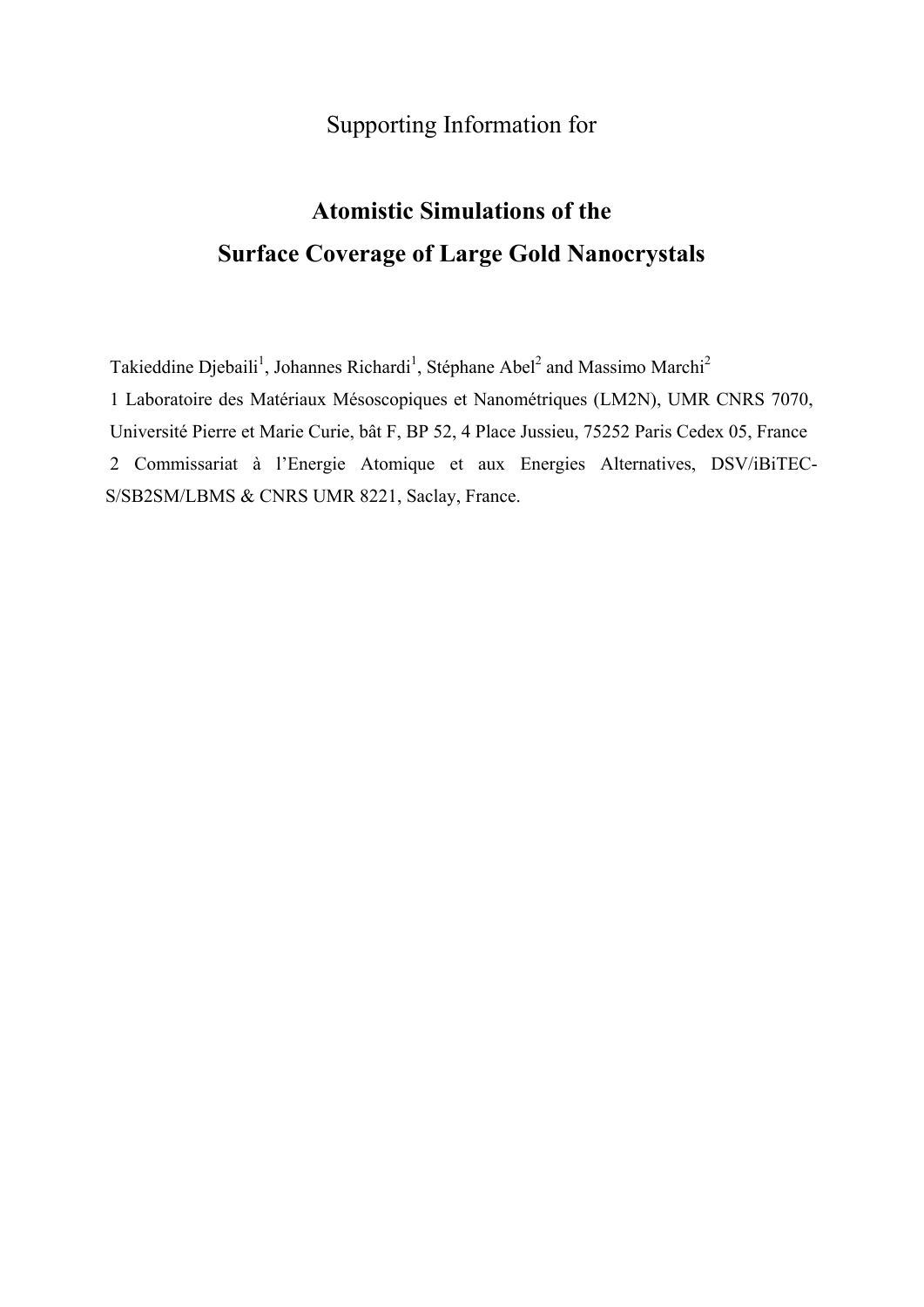Table S1. Interaction and geometric parameters of the simulations.

| $\sigma_{\cdot}$ [A |      |      | <b>SH</b> | $Au$ <sub>T=300K</sub> |
|---------------------|------|------|-----------|------------------------|
|                     | 3.76 | 3.86 | 4.11      | 3.54                   |
|                     | 3.86 | 3.96 | 4.21      | 3.54                   |
| <b>SH</b>           | 4.11 | 4.21 | 4.45      | 2.65                   |
| Au<br>$T = 300K$    | 3.54 | 3.54 | 2.65      |                        |

**Force Field Parameters for the LJ Interactions** 

| $\varepsilon_{\cdot,\cdot}^{}$<br>$B^{\perp}$ | л   |              | <b>SH</b> | Au<br>$T = 300K$ |
|-----------------------------------------------|-----|--------------|-----------|------------------|
| NT 1                                          | 108 |              | 117       | 108              |
|                                               |     | $50^{\circ}$ | 84        | 88               |
| <b>SH</b>                                     | 117 |              | 126       | 2795             |
| Au<br>$T = 300K$                              | 108 |              | 2795      |                  |

R. Pool et al. J. Phys. Chem. C 2007. 111. 10201-10212

Intramolecular interaction parameters for thiols

$$
U^{bond} = \sum_{bond} \frac{1}{2} k_1 (r - r_0)^2
$$
For all bonds:  $k_1 / k_b = 96500 \text{ K/A}$   
 $r_0(C-C) = 1.54 \text{ Å}$   $r_0(C-S) = 1.85 \text{ Å}$ 

$$
U^{bend} = \sum_{bend s} \frac{1}{2} k_1 (\cos \theta - \cos \theta_0)^2
$$
 for all bends:  $k_2 / k_b = 62500 \text{ K} / \text{rad}^2$ .  $\theta_0 = 114^\circ$   

$$
U^{torsion} = \sum_{torsion} \sum_{n=0}^{5} \eta_n \cos^n \phi
$$
  $\eta_n / k_b$  in K

for Cx-CH2-CH2-Cx and HS-CH-CH2-Cx :

 $\eta_0$   $\eta_1$   $\eta_2$   $\eta_3$   $\eta_4$   $\eta_5$ 1204.654 1947.740 357.845 1944.666 715.690 1565.572

D. Dubbeldam et al. J. Phys. Chem. B 2004. 108. 12301-12313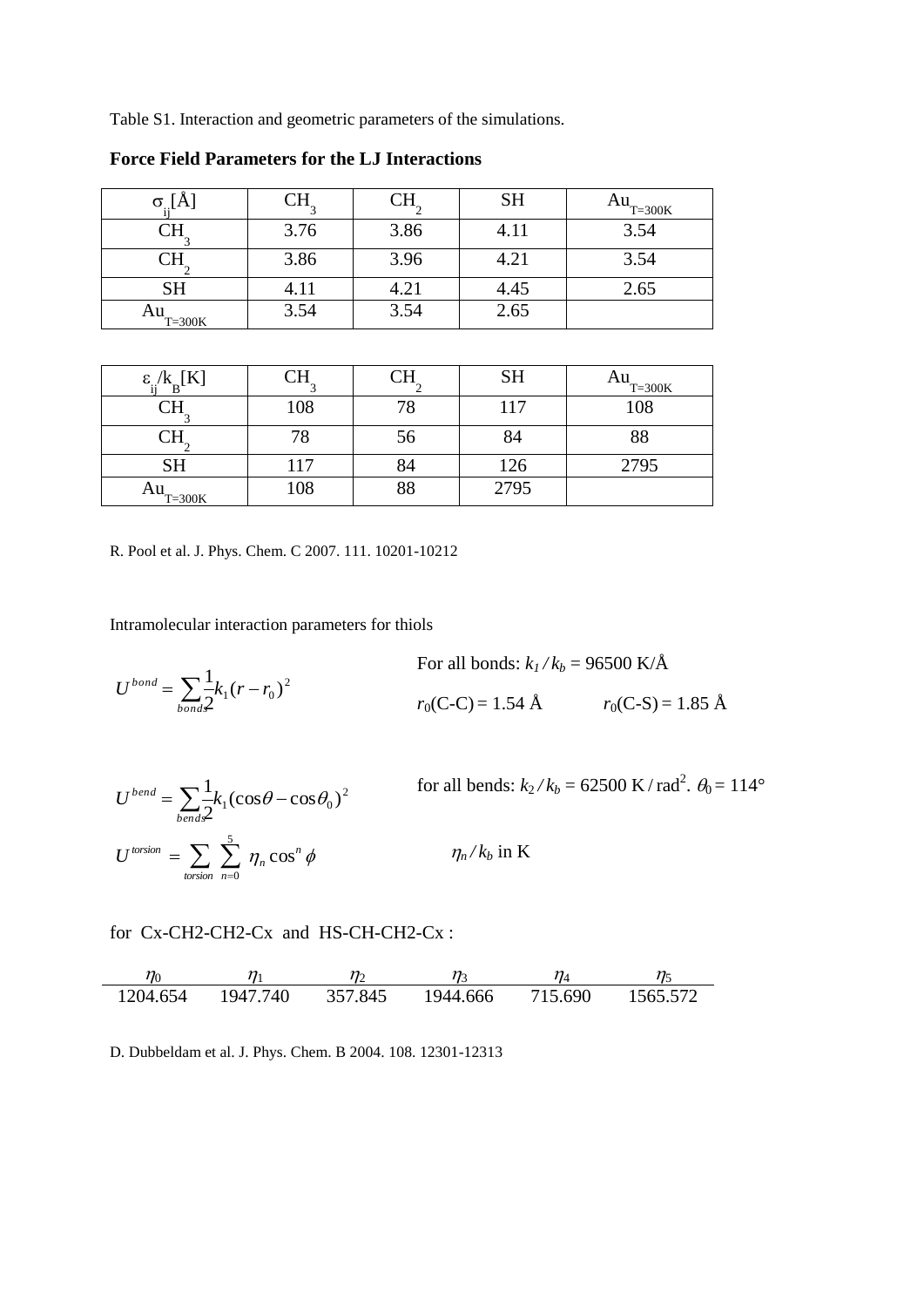| <b>NC</b><br>diameter<br>(nm) | <b>Thiol</b><br>type | Au<br>number | thiols<br>number | total atom<br>number | <b>Simulation</b><br>box size (nm) | simulation<br>time (ns) |
|-------------------------------|----------------------|--------------|------------------|----------------------|------------------------------------|-------------------------|
|                               |                      |              |                  |                      |                                    |                         |
| 0.84                          | eth                  | 13           | 100              | 313                  | $\mathfrak{Z}$                     | 30                      |
| 0.84                          | but                  | 13           | 100              | 513                  | 3                                  | 30                      |
| 1.27                          | eth                  | 55           | 170              | 565                  | 3.5                                | 30                      |
|                               |                      |              |                  |                      |                                    |                         |
| 1.27                          | but                  | 55           | 170              | 905                  | 3.5                                | 30                      |
| 1.72                          | eth                  | 147          | 150              | 597                  | 4.7                                | 30                      |
| 1.72                          | but                  | 147          | 150              | 897                  | 6.2                                | 30                      |
| 1.72                          | oct                  | 147          | 150              | 1497                 | 7.3                                | 30                      |
| 1.72                          | doc                  | 147          | 150              | 2097                 | 8.3                                | 30                      |
| 1.72                          | hey                  | 147          | 150              | 2697                 | 9.3                                | 30                      |
|                               |                      |              |                  |                      |                                    |                         |
| 2.17                          | eth                  | 309          | 250              | 1059                 | 4.5                                | 30                      |
| 2.17                          | but                  | 309          | 250              | 1559                 | 4.5                                | 30                      |
|                               |                      |              |                  |                      |                                    |                         |
| 2.63                          | eth                  | 561          | 220              | 1221                 | 5.6                                | 30                      |
| 2.63                          | but                  | 561          | 220              | 1661                 | 7.1                                | 30                      |
| 2.63                          | oct                  | 561          | 220              | 2541                 | 8.2                                | 30                      |
| 2.63                          | doc                  | 561          | 220              | 3421                 | 9.2                                | 30                      |
| 2.63                          | hey                  | 561          | 220              | 4301                 | 10.2                               | 30                      |
|                               |                      |              |                  |                      |                                    |                         |
| 3.1                           | eth                  | 923          | 350              | 1973                 | 5.5                                | 30                      |
| 3.1                           | but                  | 923          | 350              | 2673                 | 5.5                                | 30                      |
|                               |                      |              |                  |                      |                                    |                         |
| 3.56                          | eth                  | 1415         | 400              | 2615                 | 6                                  | 30                      |
| 3.56                          | but                  | 1415         | 400              | 3415                 | 6                                  | 30                      |
| 3.56                          | oct                  | 1415         | 400              | 5015                 | $8\,$                              | 30                      |
| 3.56                          | doc                  | 1415         | 400              | 6615                 | 9                                  | 30                      |
|                               |                      |              |                  |                      |                                    |                         |
| 4.02                          | eth                  | 2057         | 450              | 3407                 | 6.5                                | 30                      |
| 4.02                          | but                  | 2057         | 450              | 3807                 | 6.5                                | 30                      |
| 4.49                          | eth                  | 2869         | 500              | 4369                 | 6.75                               | 30                      |
|                               |                      |              |                  |                      |                                    |                         |
| 4.49                          | but                  | 2869         | 500              | 5369                 | 6.75                               | 30                      |
| 4.95                          | eth                  | 3871         | 600              | 5671                 | 8                                  | 60                      |
| 4.95                          | but                  | 3871         | 600              | 6871                 | 9.5                                | 60                      |
| 4.95                          | oct                  | 3871         | 600              | 9271                 | 10.5                               | 60                      |
| 4.95                          | doc                  | 3871         | 600              | 11671                | 11.5                               | 60                      |
| 4.95                          | hey                  | 3871         | 600              | 14071                | 12.5                               | 60                      |

Table S2. Characteristics of simulations systems: nanocrystal diameter, thiol type, gold atom number, thiol molecule number, total atoms number, simulation box size and simulation time.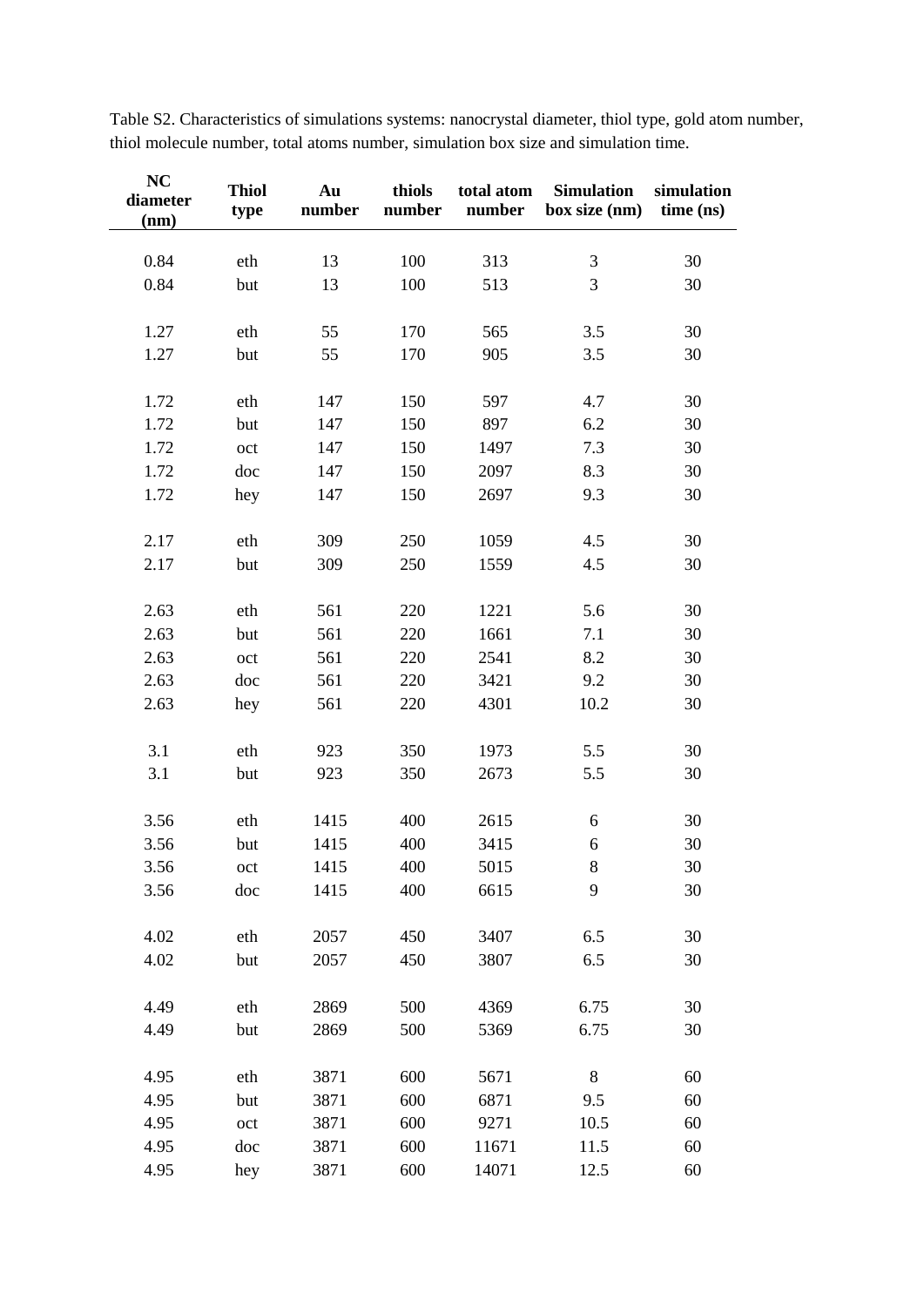| NC<br>diameter<br>(nm) | <b>Thiol</b><br>type | Au<br>number | thiols<br>number | total atom<br>number | <b>Simulation</b><br>box size (nm) | simulation<br>time (ns) |
|------------------------|----------------------|--------------|------------------|----------------------|------------------------------------|-------------------------|
| 5.42                   | eth                  | 5083         | 700              | 7183                 | 7.5                                | 30                      |
| 5.42                   | but                  | 5083         | 700              | 8583                 | 7.5                                | 30                      |
|                        |                      |              |                  |                      |                                    |                         |
| 5.88                   | eth                  | 6525         | 800              | 8925                 | 8                                  | 30                      |
| 5.88                   | but                  | 6525         | 800              | 10525                | 8                                  | 30                      |
| 6.35                   | eth                  | 8217         | 900              | 10917                | 8.5                                | 30                      |
| 6.35                   | but                  | 8217         | 900              | 12717                | 8.5                                | 30                      |
|                        |                      |              |                  |                      |                                    |                         |
| 6.81                   | eth                  | 10179        | 1000             | 13179                | 9.8                                | 90                      |
| 6.81                   | but                  | 10179        | 1000             | 15179                | 11.3                               | 90                      |
| 6.81                   | oct                  | 10179        | 1000             | 19179                | 12.3                               | 90                      |
| 6.81                   | doc                  | 10179        | 1000             | 23179                | 13.4                               | 180                     |
| 6.81                   | hey                  | 10179        | 1000             | 27179                | 14.4                               | 90                      |
| 7.28                   | eth                  | 12431        | 1100             | 15731                | 9.5                                | 30                      |
| 7.28                   | but                  | 12431        | 1100             | 17931                | 9.5                                | 30                      |
|                        |                      |              |                  |                      |                                    |                         |
| 7.75                   | eth                  | 14993        | 1300             | 18893                | 12.3                               | 30                      |
| 7.75                   | but                  | 14993        | 1300             | 21493                | 12.3                               | 30                      |
| 8.21                   | eth                  | 17885        | 1400             | 22085                | 12.7                               | 30                      |
| 8.21                   | but                  | 17885        | 1400             | 24885                | 12.7                               | 30                      |
|                        |                      |              |                  |                      |                                    |                         |
| 8.68                   | eth                  | 21127        | 1600             | 25927                | 13.2                               | 30                      |
| 8.68                   | but                  | 21127        | 1600             | 29129                | 13.2                               | 30                      |
| 9.14                   | eth                  | 24739        | 1700             | 29839                | 13.7                               | 30                      |
| 9.14                   | but                  | 24739        | 1700             | 33239                | 13.7                               | 30                      |
|                        |                      |              |                  |                      |                                    |                         |
| 9.61                   | eth                  | 28741        | 1900             | 34441                | 14.1                               | 30                      |
| 9.61                   | but                  | 28741        | 1900             | 38241                | 14.1                               | 30                      |
| 10.07                  | eth                  | 33153        | 2100             | 39453                | 14.6                               | 30                      |
| 10.07                  | but                  | 33153        | 2100             | 43653                | 14.6                               | 30                      |
| 10.07                  | oct                  | 33153        | 2100             | 52053                | 15.6                               | 90                      |
| 10.07                  | doc                  | 33153        | 2100             | 60453                | 16.6                               | 110                     |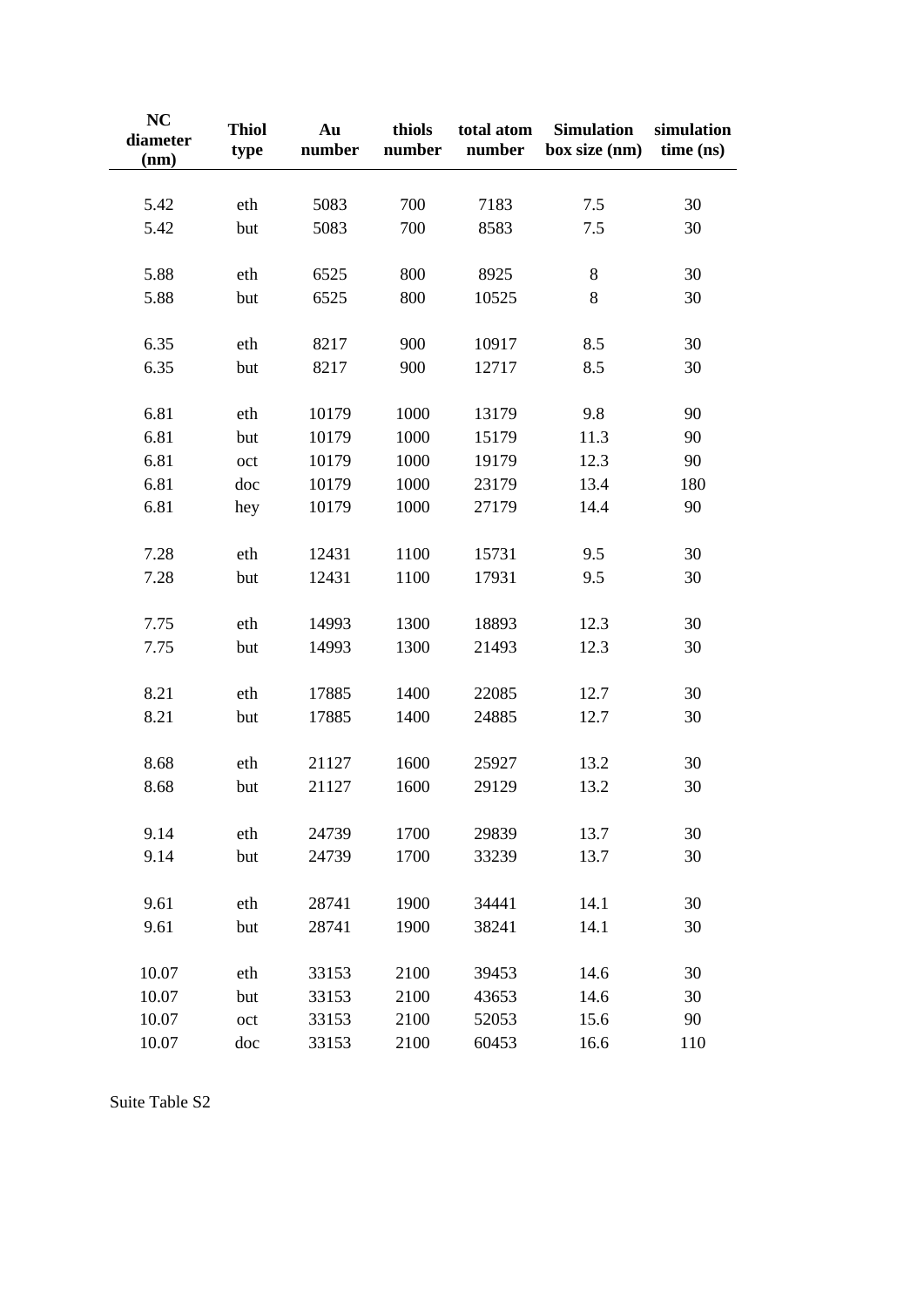Table S3. Results of simulations: number of adsorbed thiols and ratios between the numbers of adsorption sites and adsorbed thiols. Are shown here the results for the total surface and both the center and edge surfaces of the NC facets.

| NC<br>diameter | <b>Thiol</b><br>type |         | adsorbed thiols<br>total<br>center<br>edge |         | total   | void ratio<br>center | edge    |
|----------------|----------------------|---------|--------------------------------------------|---------|---------|----------------------|---------|
| (nm)           |                      |         |                                            |         |         |                      |         |
| 0.84           | eth                  | 13.984  | 0.000                                      | 13.984  | 1.43022 | 0.00000              | 1.43022 |
| 0.84           | but                  | 13.984  | 0.000                                      | 13.984  | 1.43022 | 0.00000              | 1.43022 |
|                |                      |         |                                            |         |         |                      |         |
| 1.27           | eth                  | 35.959  | 0.000                                      | 35.959  | 2.22494 | 0.00000              | 2.22494 |
| 1.27           | but                  | 36.043  | 0.000                                      | 36.043  | 2.22011 | 0.00000              | 2.22011 |
|                |                      |         |                                            |         |         |                      |         |
| 1.72           | eth                  | 61.708  | 0.000                                      | 61.708  | 2.91698 | 0.00000              | 2.91698 |
| 1.72           | but                  | 61.720  | 0.000                                      | 61.720  | 2.91641 | 0.00000              | 2.91641 |
| 1.72           | oct                  | 61.754  | 0.000                                      | 61.754  | 2.91481 | 0.00000              | 2.91481 |
| 1.72           | doc                  | 61.772  | 0.000                                      | 61.772  | 2.91395 | 0.00000              | 2.91395 |
| 1.72           | hey                  | 60.750  | 0.000                                      | 60.750  | 2.96298 | 0.00000              | 2.96298 |
|                |                      |         |                                            |         |         |                      |         |
| 2.17           | eth                  | 98.943  | 0.002                                      | 98.941  | 3.23418 | 4.00000              | 3.03211 |
| 2.17           | but                  | 99.768  | 0.002                                      | 99.766  | 3.20750 | 4.00000              | 3.00709 |
|                |                      |         |                                            |         |         |                      |         |
| 2.63           | eth                  | 136.977 | 0.005                                      | 136.972 | 3.65025 | 40.00000             | 3.06632 |
| 2.63           | but                  | 139.934 | 0.005                                      | 139.929 | 3.57311 | 40.00000             | 3.00152 |
| 2.63           | oct                  | 139.933 | 0.003                                      | 139.930 | 3.57314 | 24.00000             | 3.00150 |
| 2.63           | doc                  | 140.066 | 0.068                                      | 139.998 | 3.56976 | 7.92063              | 3.00005 |
| 2.63           | hey                  | 136.394 | 0.052                                      | 136.342 | 3.66589 | 66.60952             | 3.08053 |
|                |                      |         |                                            |         |         |                      |         |
| 3.1            | eth                  | 195.973 | 20.004                                     | 175.969 | 3.67398 | 8.99821              | 3.06872 |
| 3.1            | but                  | 195.864 | 20.004                                     | 175.860 | 3.67603 | 8.99823              | 3.07063 |
|                |                      |         |                                            |         |         |                      |         |
| 3.56           | eth                  | 247.266 | 39.864                                     | 207.402 | 3.96336 | 8.03111              | 3.18227 |
| 3.56           | but                  | 249.938 | 42.844                                     | 207.094 | 3.92098 | 7.47062              | 3.18700 |
| 3.56           | oct                  | 252.356 | 39.755                                     | 212.601 | 3.88342 | 8.05635              | 3.10454 |
| 3.56           | doc                  | 246.396 | 38.718                                     | 207.678 | 3.97735 | 8.26665              | 3.17802 |
|                |                      |         |                                            |         |         |                      |         |
| 4.02           | eth                  | 311.355 | 60.335                                     | 251.020 | 4.11108 | 8.28715              | 3.10734 |
| 4.02           | but                  | 318.082 | 60.164                                     | 257.918 | 4.02413 | 8.31074              | 3.02424 |
|                |                      |         |                                            |         |         |                      |         |
| 4.49           | eth                  | 381.937 | 101.154                                    | 280.783 | 4.24154 | 7.11825              | 3.20535 |
| 4.49           | but                  | 391.980 | 106.019                                    | 285.961 | 4.13286 | 6.79134              | 3.14729 |
|                |                      |         |                                            |         |         |                      |         |
| 4.95           | eth                  | 463.708 | 142.881                                    | 320.827 | 4.31306 | 6.85902              | 3.17931 |
| 4.95           | but                  | 472.569 | 147.649                                    | 324.920 | 4.23219 | 6.63777              | 3.13928 |
| 4.95           | oct                  | 481.348 | 157.416                                    | 323.932 | 4.15500 | 6.22597              | 3.14888 |
| 4.95           | doc                  | 468.428 | 146.993                                    | 321.435 | 4.26961 | 6.66729              | 3.17329 |
| 4.95           | hey                  | 422.970 | 121.493                                    | 301.477 | 4.72847 | 8.06643              | 3.38335 |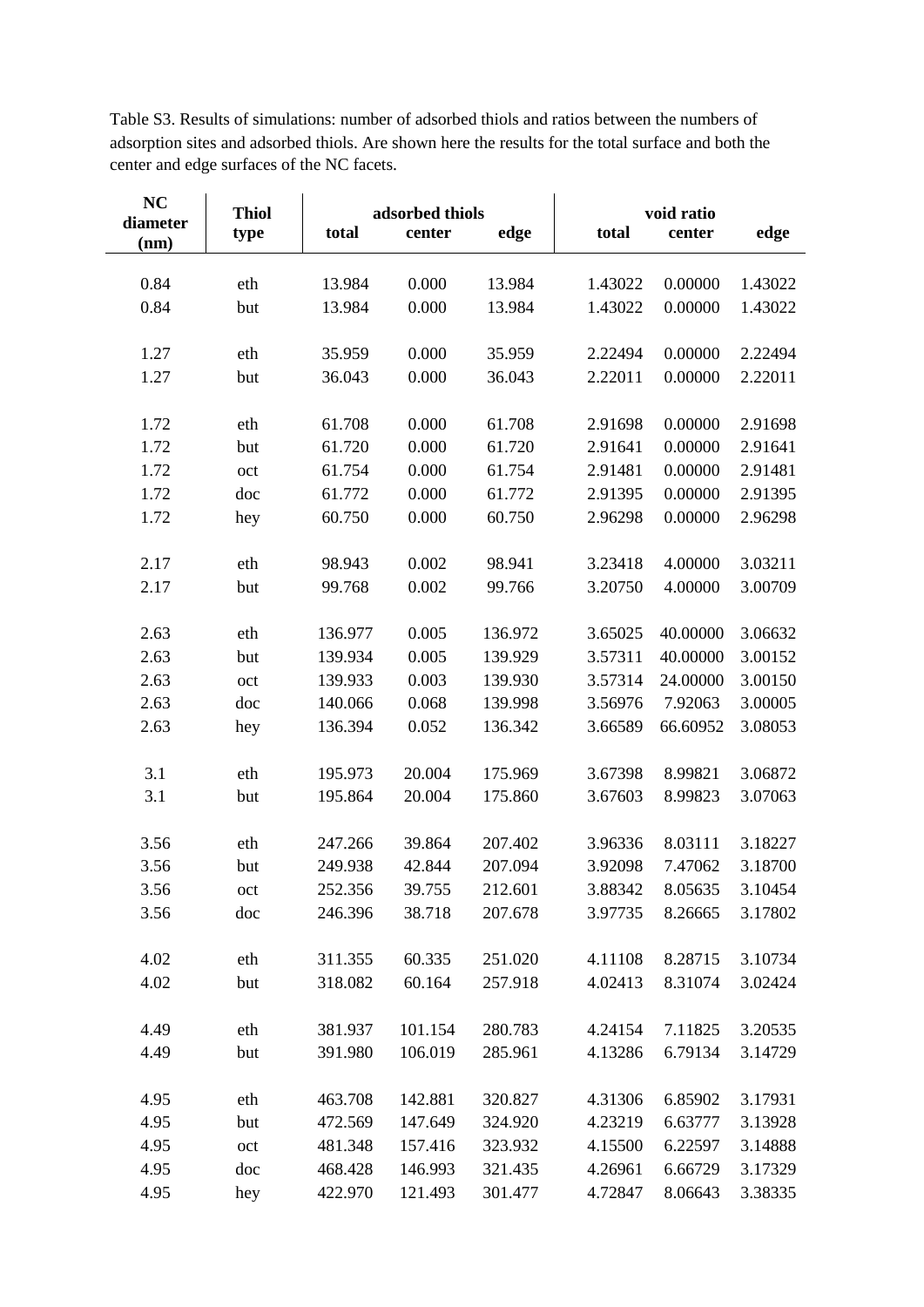| NC<br>diameter<br>(nm) | <b>Thiol</b><br>type | attached thiols<br>total<br>center<br>edge |          | total   | void ratio<br>center | edge    |         |
|------------------------|----------------------|--------------------------------------------|----------|---------|----------------------|---------|---------|
|                        |                      |                                            |          |         |                      |         |         |
| 5.42                   | eth                  | 554.812                                    | 197.521  | 357.291 | 4.36185              | 6.48064 | 3.19071 |
| 5.42                   | but                  | 559.273                                    | 196.143  | 363.130 | 4.32705              | 6.52599 | 3.13941 |
| 5.88                   | eth                  | 640.627                                    | 250.671  | 389.956 | 4.49560              | 6.4628  | 3.23118 |
| 5.88                   | but                  | 654.754                                    | 265.776  | 388.978 | 4.39861              | 6.09546 | 3.23929 |
| 6.35                   | eth                  | 746.528                                    | 323.086  | 423.442 | 4.52763              | 6.19040 | 3.25904 |
| 6.35                   | but                  | 755.863                                    | 327.941  | 427.922 | 4.47171              | 6.09880 | 3.22493 |
| 6.81                   | eth                  | 863.546                                    | 392.010  | 471.536 | 4.53943              | 6.17336 | 3.18111 |
| 6.81                   | but                  | 876.897                                    | 410.199  | 466.698 | 4.47031              | 5.89962 | 3.21409 |
| 6.81                   | oct                  | 903.987                                    | 427.122  | 476.865 | 4.33635              | 5.66587 | 3.14557 |
| 6.81                   | doc                  | 888.489                                    | 436.171  | 452.318 | 4.41199              | 5.54832 | 3.31628 |
| 6.81                   | hey                  | 718.654                                    | 391.829  | 326.825 | 5.45470              | 6.17629 | 4.58995 |
| 7.28                   | eth                  | 977.453                                    | 478.216  | 499.237 | 4.60381              | 6.02243 | 3.24498 |
| 7.28                   | but                  | 988.475                                    | 482.257  | 506.218 | 4.55247              | 5.97197 | 3.20023 |
| 7.75                   | eth                  | 1100.744                                   | 562.675  | 538.069 | 4.65140              | 6.00707 | 3.23383 |
| 7.75                   | but                  | 1130.113                                   | 588.519  | 541.594 | 4.53052              | 5.74326 | 3.21276 |
| 8.21                   | eth                  | 1224.283                                   | 655.152  | 569.131 | 4.72113              | 5.98338 | 3.26817 |
| 8.21                   | but                  | 1258.447                                   | 687.832  | 570.615 | 4.59296              | 5.69910 | 3.25967 |
| 8.68                   | eth                  | 1370.384                                   | 759.950  | 610.434 | 4.72860              | 5.92148 | 3.24362 |
| 8.68                   | but                  | 1401.316                                   | 789.337  | 611.979 | 4.62423              | 5.70101 | 3.23543 |
| 9.14                   | eth                  | 1519.183                                   | 879.693  | 639.490 | 4.75256              | 5.82024 | 3.28390 |
| 9.14                   | but                  | 1541.198                                   | 896.125  | 645.073 | 4.68467              | 5.71350 | 3.25546 |
| 9.61                   | eth                  | 1671.239                                   | 1006.939 | 664.300 | 4.78687              | 5.74018 | 3.34189 |
| 9.61                   | but                  | 1693.694                                   | 1011.284 | 682.410 | 4.72341              | 5.71552 | 3.25320 |
| 10.07                  | eth                  | 1830.583                                   | 1120.349 | 710.234 | 4.81814              | 5.78393 | 3.29472 |
| 10.07                  | but                  | 1859.349                                   | 1151.633 | 707.716 | 4.74360              | 5.62682 | 3.30644 |
| 10.07                  | oct                  | 1927.909                                   | 1209.671 | 718.238 | 4.57490              | 5.35684 | 3.25800 |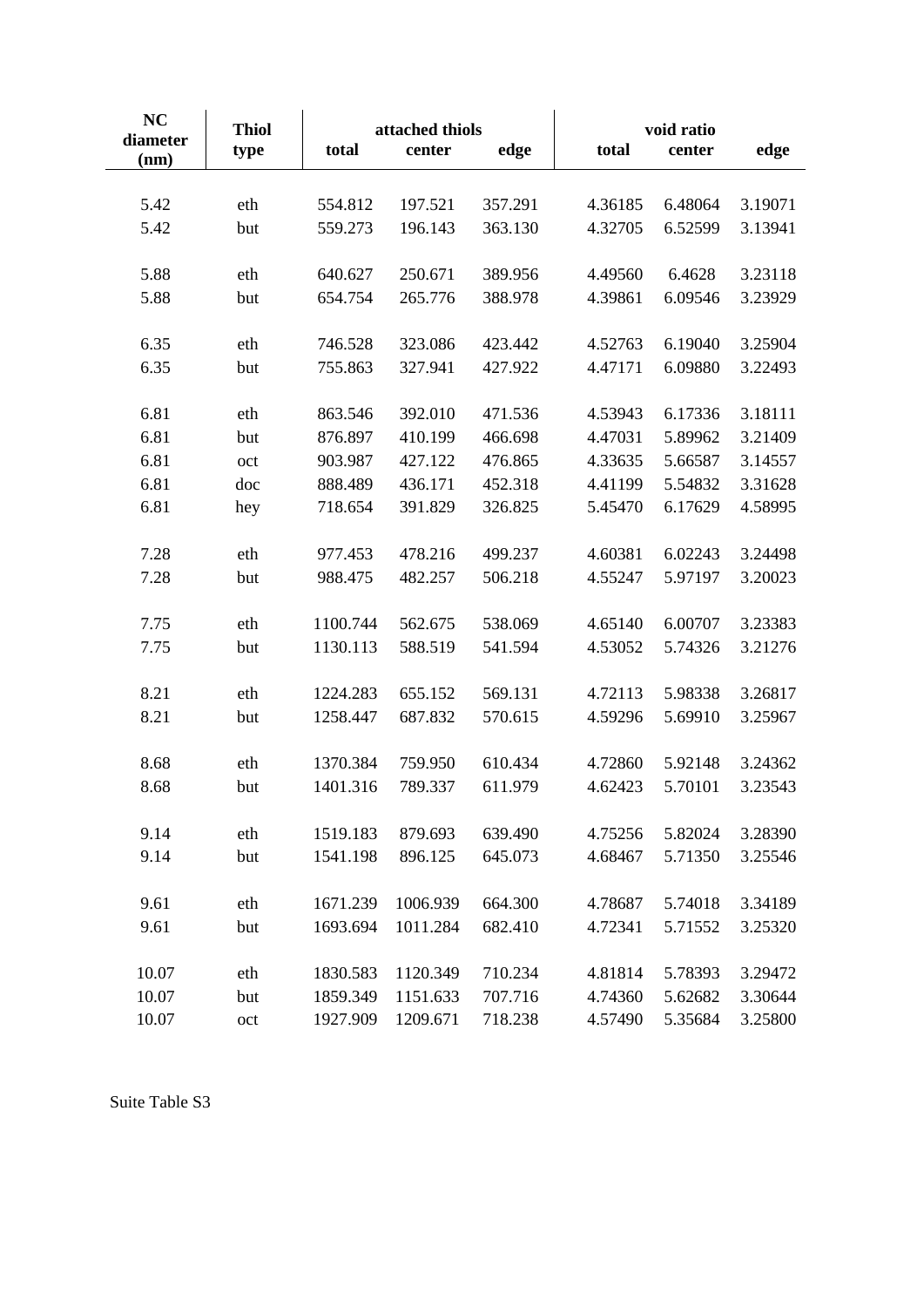**NC** % SAM **Thiol**  $\%$  SAM  $>$  3 members diameter % zigzag SAM  $>10$ center edge type total members  $(nm)$ 0.84 eth 0.00000 55.97582 0.00000 55.96071 10.15907 0.84 but 0.00000 54.94670 0.00000 54.92006 10.32747 1.27 eth 0.00000 53.55069 0.00000 53.57967 99.60777 1.27 but 0.00000 54.52257 0.00000 54.50178 99.47951 1.72 eth  $0.00000$ 10.83330 0.00000 10.68404 16.89873 1.72 but 0.00000 10.12760 0.00000 9.96842 17.23860 1.72  $\alpha$ ct 0.00000 10.45762 0.00000 10.32333 17.15183 1.72 doc 0.00000 10.27200 0.00000 10.15198 16.60652 1.72 hey 0.00000 10.99356 0.00000 10.86561 17.58801 2.17 eth 0.00000 12.92266 0.00000 12.91292 71.10939 2.17 but 0.00000 13.40580 0.00000 13.40177 73.51742 2.63 eth 0.00000 30.78706 0.30000 30.79386 82.44026 2.63 but 0.00000 33.29915 0.30000 33.29868 84.44957 2.63 oct 0.00000 33.07886 0.30000 33.07953 82.42796 2.63 doc 0.00000 33.63051 0.40000 33.64959 81.84529 2.63 hey 0.00000 28.28038 0.35000 28.30011 79.29302  $3.1$ eth 0.00000 31.74790 56.27935 28.96088 81.93310  $3.1$ but 0.00000 31.51805 52.75128 29.10428 79.79353 3.56 eth 0.10249 47.11279 60.79189 44.50930 79.12221 3.56 but 0.06579 46.31027 62.96081 42.87748 77.10486 3.56 oct 0.00871 38.12523 53.12191 35.31329 80.91274 3.56 doc 0.04461 39.51820 60.02194 35.69663 76.53585 4.02 eth 3.35460 45.02036 64.89505 40.25394 89.02230 4.02 but 1.26811 43.98331 59.65538 40.33152 90.31107 4.49 eth 5.71564 49.18676 67.61807 42.54541 80.44554 4.49 but 6.85565 48.48865 65.80033 42.06975 84.47650 4.95 eth 13.81157 52.47398 70.66782 44.42387 87.31958 4.95 but 15.15110 53.48224 72.44942 44.88688 83.01508 4.95 oct 15.30121 58.34667 76.83048 49.40176 80.31013 4.95 13.67796 71.97273 doc 56.12613 48.88056 83.88382

4.95

hey

3.53609

46.76264

63.83491

39.88457

78.74681

Table S4. Results of simulations: percentage of SAMs with more than 10 and 3 members for the total surface and both the center and edge surfaces of the NC facets, and percentage of zigzag SAM formation.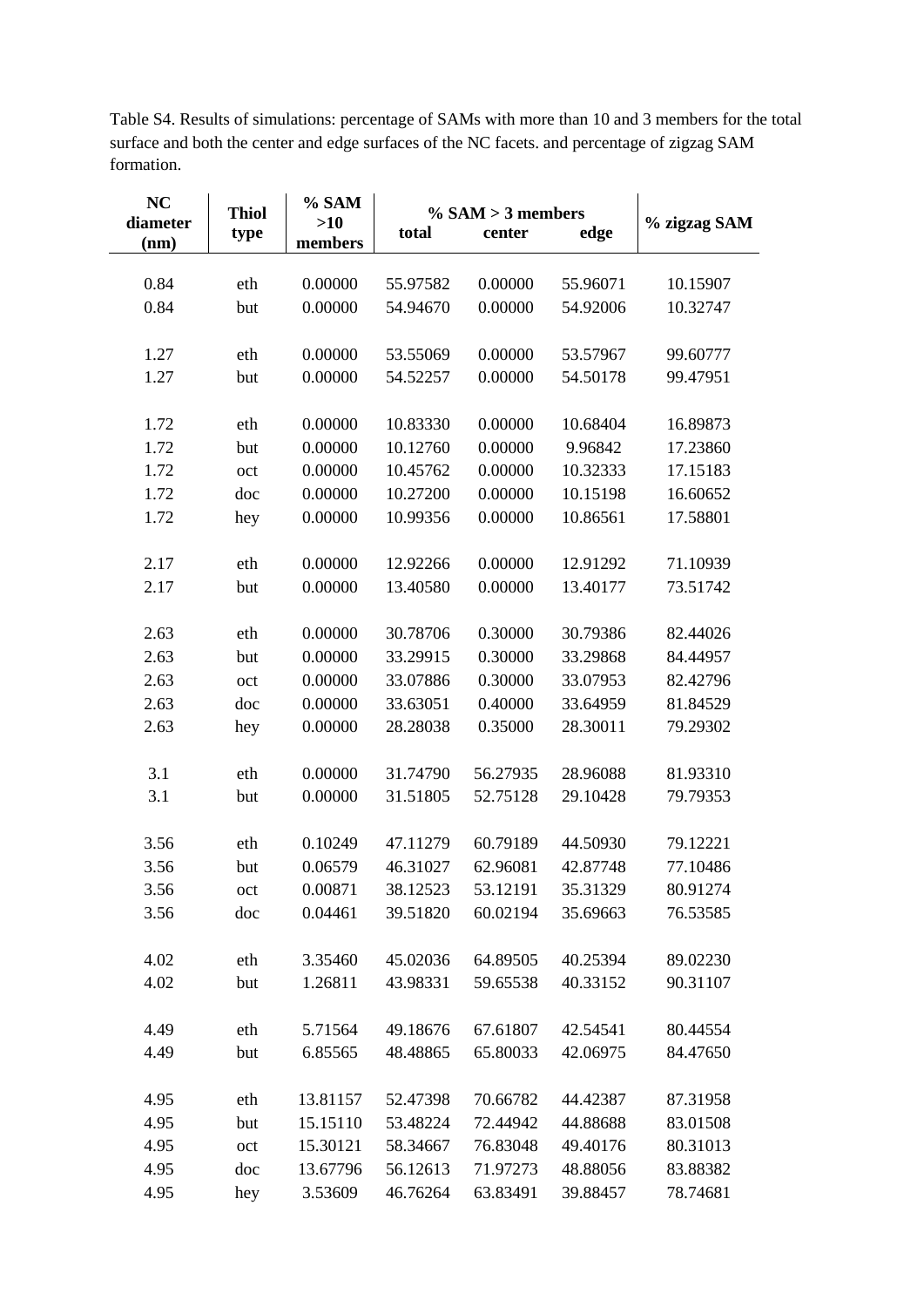| <b>NC</b>        | <b>Thiol</b> | SAM > 10<br>$SAM > 3$ members |          |          |          | zigzag SAM |  |
|------------------|--------------|-------------------------------|----------|----------|----------|------------|--|
| diameter<br>(nm) | type         | members                       | total    | center   | edge     |            |  |
|                  |              |                               |          |          |          |            |  |
| 5.42             | eth          | 24.35116                      | 56.41892 | 73.94836 | 46.76836 | 88.00961   |  |
| 5.42             | but          | 20.15076                      | 54.97103 | 72.83280 | 45.35992 | 88.21437   |  |
| 5.88             | eth          | 29.60575                      | 60.25411 | 78.57795 | 48.48698 | 86.29300   |  |
| 5.88             | but          | 37.30734                      | 65.17569 | 82.55694 | 53.35823 | 82.71182   |  |
| 6.35             | eth          | 38.22114                      | 63.89715 | 80.95074 | 50.95016 | 84.62338   |  |
| 6.35             | but          | 33.65622                      | 66.14690 | 81.95352 | 54.05841 | 85.07621   |  |
| 6.81             | eth          | 49.09019                      | 69.90956 | 87.16782 | 55.58189 | 90.34443   |  |
| 6.81             | but          | 41.46041                      | 70.01495 | 86.22559 | 55.79911 | 81.56118   |  |
| 6.81             | oct          | 30.08857                      | 69.04472 | 84.43418 | 55.28394 | 83.14174   |  |
| 6.81             | doc          | 28.57655                      | 72.44743 | 86.27891 | 59.16662 | 71.19975   |  |
| 6.81             | hey          | 51.34854                      | 76.68040 | 88.74862 | 62.21595 | 37.06469   |  |
|                  |              |                               |          |          |          |            |  |
| 7.28             | eth          | 48.91729                      | 70.66597 | 87.28301 | 54.75712 | 86.89099   |  |
| 7.28             | but          | 48.97659                      | 70.87072 | 86.50634 | 55.99481 | 86.57526   |  |
| 7.75             | eth          | 54.05348                      | 72.89799 | 88.64113 | 56.46922 | 87.72570   |  |
| 7.75             | but          | 44.29002                      | 72.04357 | 86.22469 | 56.64243 | 84.97137   |  |
| 8.21             | eth          | 50.84976                      | 72.62749 | 86.96903 | 56.13185 | 88.05031   |  |
| 8.21             | but          | 46.56083                      | 73.78650 | 87.55898 | 57.21058 | 82.46795   |  |
| 8.68             | eth          | 58.87118                      | 75.20759 | 89.12858 | 57.92433 | 88.74596   |  |
| 8.68             | but          | 53.26079                      | 75.63136 | 89.06559 | 58.35128 | 84.69985   |  |
| 9.14             | eth          | 58.17399                      | 75.47278 | 88.73233 | 57.24636 | 85.00374   |  |
| 9.14             | but          | 55.40573                      | 76.25910 | 88.91473 | 58.68719 | 83.74576   |  |
|                  |              |                               |          |          |          |            |  |
| 9.61             | eth          | 58.68362                      | 76.73341 | 89.23381 | 57.79174 | 81.89078   |  |
| 9.61             | but          | 58.20221                      | 76.87859 | 89.33269 | 58.43842 | 85.38945   |  |
| 10.07            | eth          | 61.65004                      | 77.34685 | 89.64862 | 57.97088 | 85.65024   |  |
| 10.07            | but          | 57.22368                      | 77.43289 | 88.97446 | 58.66811 | 80.77892   |  |
| 10.07            | oct          | 40.78062                      | 76.61690 | 86.82027 | 59.46750 | 74.41269   |  |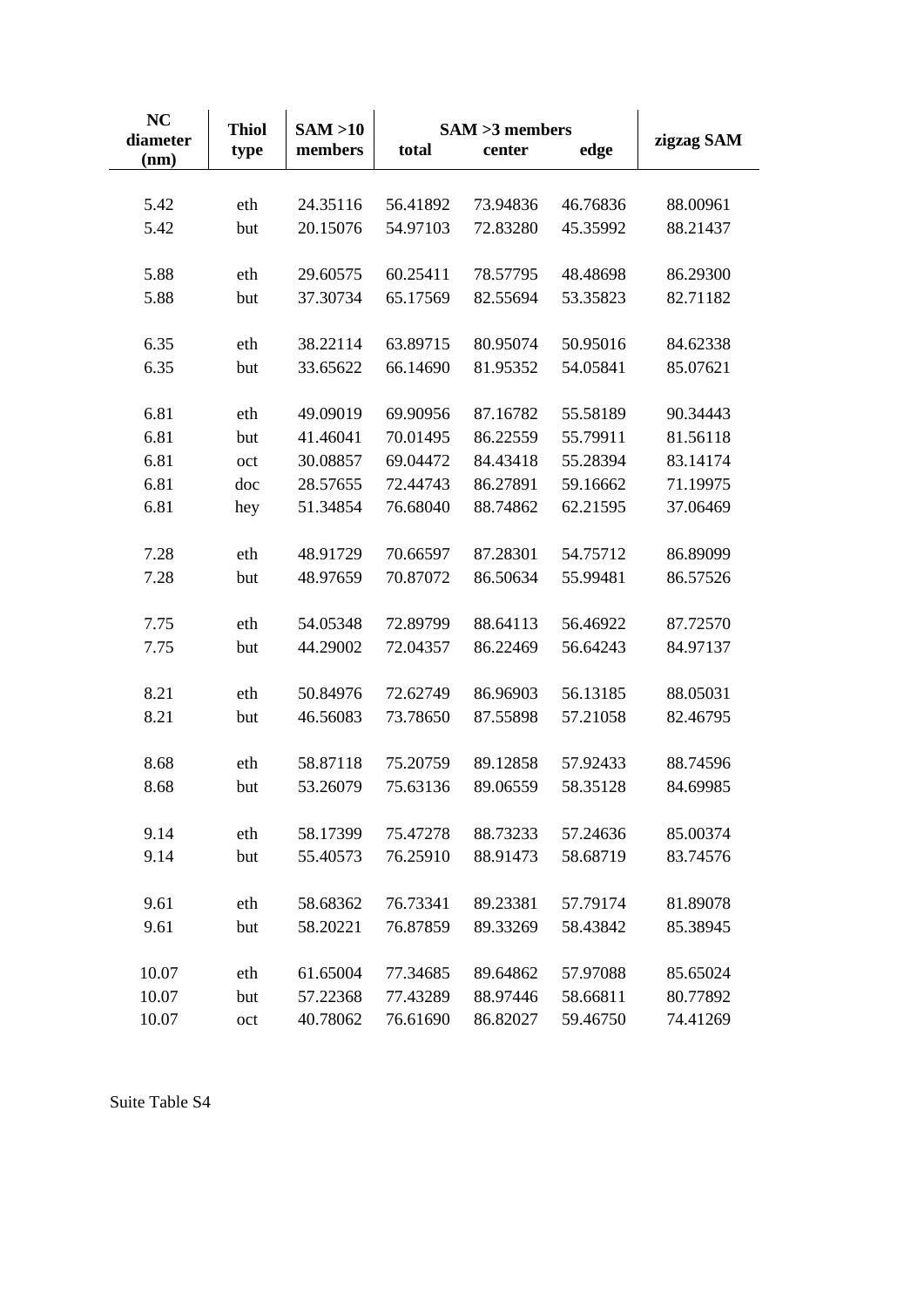| <b>NC</b> |              |         |                 |          |                          |          |  |  |
|-----------|--------------|---------|-----------------|----------|--------------------------|----------|--|--|
| diameter  | <b>Thiol</b> |         | thiols distance |          | % Au neighbors per thiol |          |  |  |
| (nm)      | type         | center  | edge            | 1        | $\boldsymbol{2}$         | 3        |  |  |
|           |              |         |                 |          |                          |          |  |  |
| 0.84      | eth          | 0.00000 | 4.64551         | 2.53182  | 45.79480                 | 51.67339 |  |  |
| 0.84      | but          | 0.00000 | 4.64531         | 2.06640  | 45.75816                 | 52.17545 |  |  |
|           |              |         |                 |          |                          |          |  |  |
| 1.27      | eth          | 0.00000 | 4.46484         | 30.35293 | 24.01756                 | 45.62951 |  |  |
| 1.27      | but          | 0.00000 | 4.46525         | 30.08415 | 24.15423                 | 45.76161 |  |  |
|           |              |         |                 |          |                          |          |  |  |
| 1.72      | eth          | 0.00000 | 4.45393         | 3.68121  | 29.62699                 | 66.69179 |  |  |
| 1.72      | but          | 0.00000 | 4.45378         | 3.70154  | 29.47563                 | 66.82283 |  |  |
| 1.72      | oct          | 0.00000 | 4.45430         | 3.79180  | 29.37326                 | 66.83495 |  |  |
| 1.72      | doc          | 0.00000 | 4.45228         | 3.88161  | 29.23857                 | 66.87982 |  |  |
| 1.72      | hey          | 0.00000 | 4.45672         | 3.86615  | 30.76077                 | 65.37308 |  |  |
|           |              |         |                 |          |                          |          |  |  |
| 2.17      | eth          | 0.00000 | 4.43309         | 14.89141 | 23.76313                 | 61.34546 |  |  |
| 2.17      | but          | 0.00000 | 4.43164         | 14.65536 | 25.64552                 | 59.69912 |  |  |
|           |              |         |                 |          |                          |          |  |  |
| 2.63      | eth          | 0.00000 | 4.49757         | 3.10627  | 21.75403                 | 75.13971 |  |  |
| 2.63      | but          | 0.00000 | 4.47930         | 4.90804  | 23.75044                 | 71.34152 |  |  |
| 2.63      | oct          | 0.00000 | 4.47966         | 4.88807  | 23.82204                 | 71.28988 |  |  |
| 2.63      | doc          | 0.00000 | 4.48366         | 5.24063  | 22.98651                 | 71.77285 |  |  |
| 2.63      |              | 0.00000 | 4.48872         | 4.15919  | 22.71001                 | 73.13079 |  |  |
|           | hey          |         |                 |          |                          |          |  |  |
| 3.1       | eth          | 0.02175 | 4.4587          | 7.73677  | 21.48160                 | 70.78163 |  |  |
| 3.1       | but          | 0.02958 | 4.4545          | 8.09886  | 21.13466                 | 70.76647 |  |  |
|           |              |         |                 |          |                          |          |  |  |
| 3.56      | eth          | 4.34705 | 4.49512         | 4.78724  | 25.19464                 | 70.01812 |  |  |
| 3.56      | but          | 4.40138 | 4.48880         | 6.78676  | 25.06057                 | 68.15267 |  |  |
| 3.56      | oct          | 4.36720 | 4.46281         | 8.28434  | 23.45298                 | 68.26268 |  |  |
|           |              |         | 4.48396         |          | 19.39026                 |          |  |  |
| 3.56      | doc          | 4.54335 |                 | 8.20371  |                          | 72.40603 |  |  |
| 4.02      | eth          | 4.42014 | 4.47343         | 5.30109  | 16.95749                 | 77.74142 |  |  |
| 4.02      | but          | 4.32408 | 4.44404         | 5.52441  | 20.19532                 | 74.28027 |  |  |
|           |              |         |                 |          |                          |          |  |  |
| 4.49      | eth          | 4.52611 | 4.47985         | 4.16297  | 19.92716                 | 75.90987 |  |  |
| 4.49      | but          | 4.48080 | 4.46474         | 5.78882  | 21.94347                 | 72.26771 |  |  |
|           |              |         |                 |          |                          |          |  |  |
| 4.95      | eth          | 4.52244 | 4.47243         | 3.72186  | 20.92351                 | 75.35463 |  |  |
| 4.95      | but          | 4.51432 | 4.46070         | 5.40957  | 23.58725                 | 71.00318 |  |  |
| 4.95      | oct          | 4.52330 | 4.45811         | 6.10686  | 28.86977                 | 65.02337 |  |  |
| 4.95      | doc          | 4.50849 | 4.48104         | 5.31852  | 22.78914                 | 71.89234 |  |  |
|           |              |         |                 | 1.78736  |                          |          |  |  |
| 4.95      | hey          | 4.58734 | 4.50710         |          | 10.56246                 | 87.65018 |  |  |

Table S5. Results of simulations: Average distance between the SH groups on the center and edge of the NC facets and frequencies of thiol head groups in contact with 1, 2 and 3 gold atoms.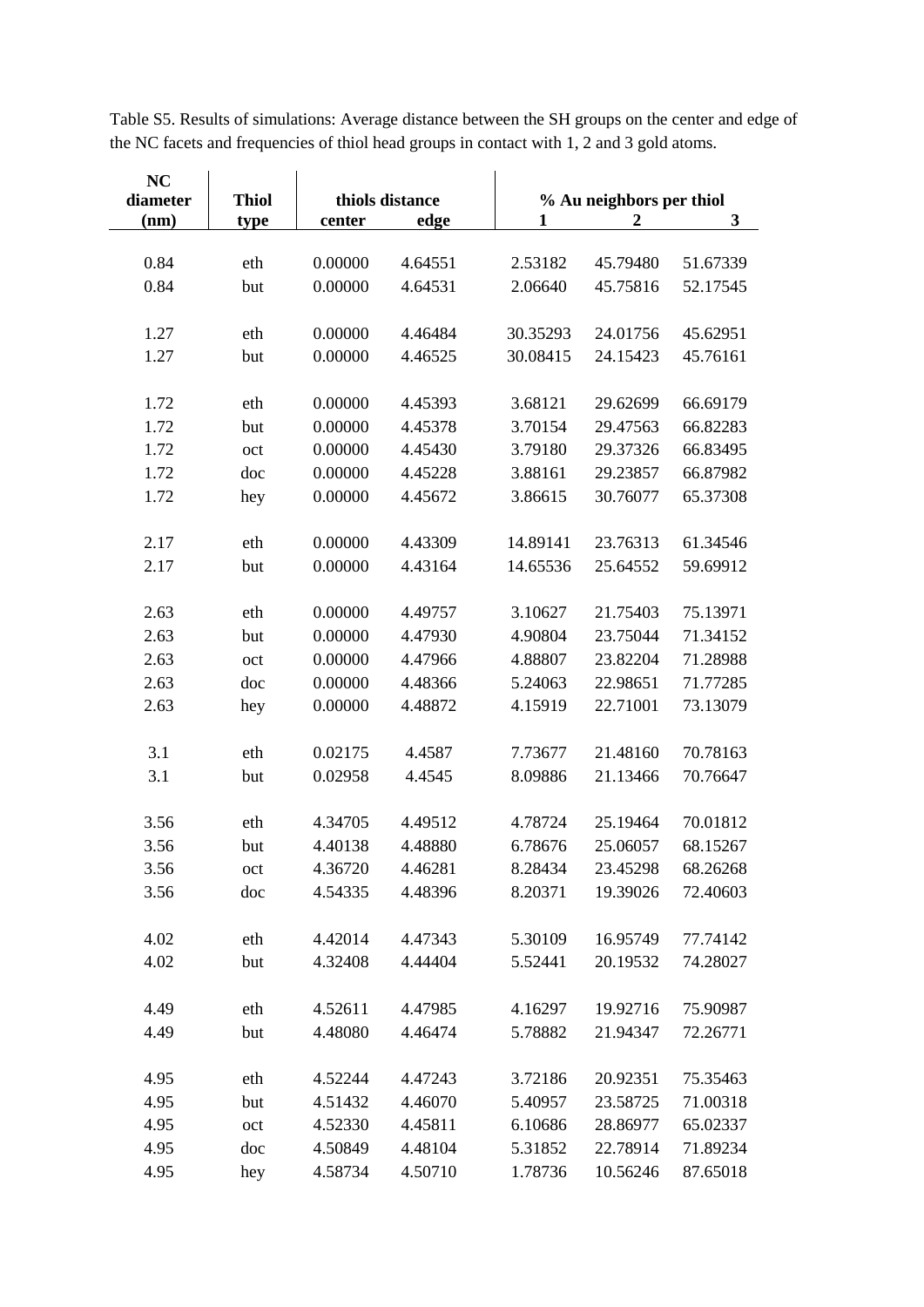| <b>NC</b><br>diameter | thiols distance<br><b>Thiol</b> |                    |         | % Au neighbors per thiol |                  |              |  |
|-----------------------|---------------------------------|--------------------|---------|--------------------------|------------------|--------------|--|
| (nm)                  | type                            | center             | edge    | $\mathbf{1}$             | $\boldsymbol{2}$ | $\mathbf{3}$ |  |
|                       |                                 |                    |         |                          |                  |              |  |
| 5.42                  | eth                             | 4.54659            | 4.48335 | 5.21013                  | 20.00762         | 74.78225     |  |
| 5.42                  | but                             | 4.53999            | 4.46606 | 6.81487                  | 19.38139         | 73.80374     |  |
|                       |                                 |                    |         |                          |                  |              |  |
| 5.88                  | eth                             | 4.60509            | 4.47131 | 1.85678                  | 24.45402         | 73.68920     |  |
| 5.88                  | but                             | 4.60712            | 4.46946 | 3.96164                  | 27.23880         | 68.79956     |  |
|                       |                                 |                    |         |                          |                  |              |  |
| 6.35                  | eth                             | 4.62590            | 4.47968 | 2.94065                  | 24.32085         | 72.73850     |  |
| 6.35                  | but                             | 4.60340            | 4.46950 | 3.31535                  | 26.76193         | 69.92272     |  |
|                       |                                 |                    |         |                          |                  |              |  |
| 6.81                  | eth                             | 4.64775            | 4.48223 | 1.84338                  | 27.78559         | 70.37102     |  |
| 6.81                  | but                             | 4.62147            | 4.47071 | 3.50915                  | 29.89122         | 66.59963     |  |
| 6.81                  | oct                             | 4.56738            | 4.45186 | 5.22397                  | 31.46258         | 63.31345     |  |
| 6.81                  | doc                             | 4.59516            | 4.46588 | 4.59663                  | 33.84579         | 61.55758     |  |
| 6.81                  | hey                             | 4.81976            | 4.56705 | 0.10991                  | 11.82125         | 88.06884     |  |
|                       |                                 |                    |         |                          |                  |              |  |
| 7.28                  | eth                             | 4.65211            | 4.48197 | 1.51463                  | 27.89672         | 70.58866     |  |
| 7.28                  | but                             | 4.64744            | 4.46946 | 3.01702                  | 28.16037         | 68.82261     |  |
|                       |                                 |                    |         |                          |                  |              |  |
| 7.75                  | eth                             | 4.67844            | 4.47572 | 2.07551                  | 27.02232         | 70.90217     |  |
| 7.75                  | but                             | 4.61499            | 4.47009 | 3.46981                  | 29.74978         | 66.78041     |  |
|                       |                                 |                    |         |                          |                  |              |  |
| 8.21                  | eth                             | 4.66723            | 4.48050 | 1.35866                  | 26.12771         | 72.51363     |  |
| 8.21                  | but                             | 4.62663            | 4.47728 | 2.88137                  | 30.32946         | 66.78917     |  |
|                       |                                 |                    |         |                          |                  |              |  |
| 8.68                  | eth                             | 4.68622            | 4.48664 | 1.61128                  | 27.28723         | 71.10148     |  |
| 8.68                  | but                             | 4.6473             | 4.47923 | 3.05901                  | 29.82372         | 67.11727     |  |
|                       |                                 |                    |         |                          |                  |              |  |
| 9.14                  | eth                             | 4.67977            | 4.48188 | 1.66173                  | 27.66513         | 70.67315     |  |
| 9.14                  | but                             | 4.65585            | 4.47565 | 2.52108                  | 29.69637         | 67.78255     |  |
| 9.61                  |                                 |                    | 4.48167 | 1.31925                  | 28.51831         | 70.16244     |  |
| 9.61                  | eth<br>but                      | 4.67596<br>4.65992 | 4.47444 | 1.96207                  | 29.64992         | 68.38802     |  |
|                       |                                 |                    |         |                          |                  |              |  |
| 10.07                 | eth                             | 4.68693            | 4.48602 | 1.52523                  | 27.51321         | 70.96156     |  |
| 10.07                 | but                             | 4.65657            | 4.47534 | 2.13574                  | 29.99012         | 67.87415     |  |
| 10.07                 | oct                             | 4.58794            | 4.45445 | 4.19231                  | 33.45282         | 62.35486     |  |
| 10.07                 | doc                             | 4.61372            | 4.68708 | 3.12663                  | 30.41266         | 66.46071     |  |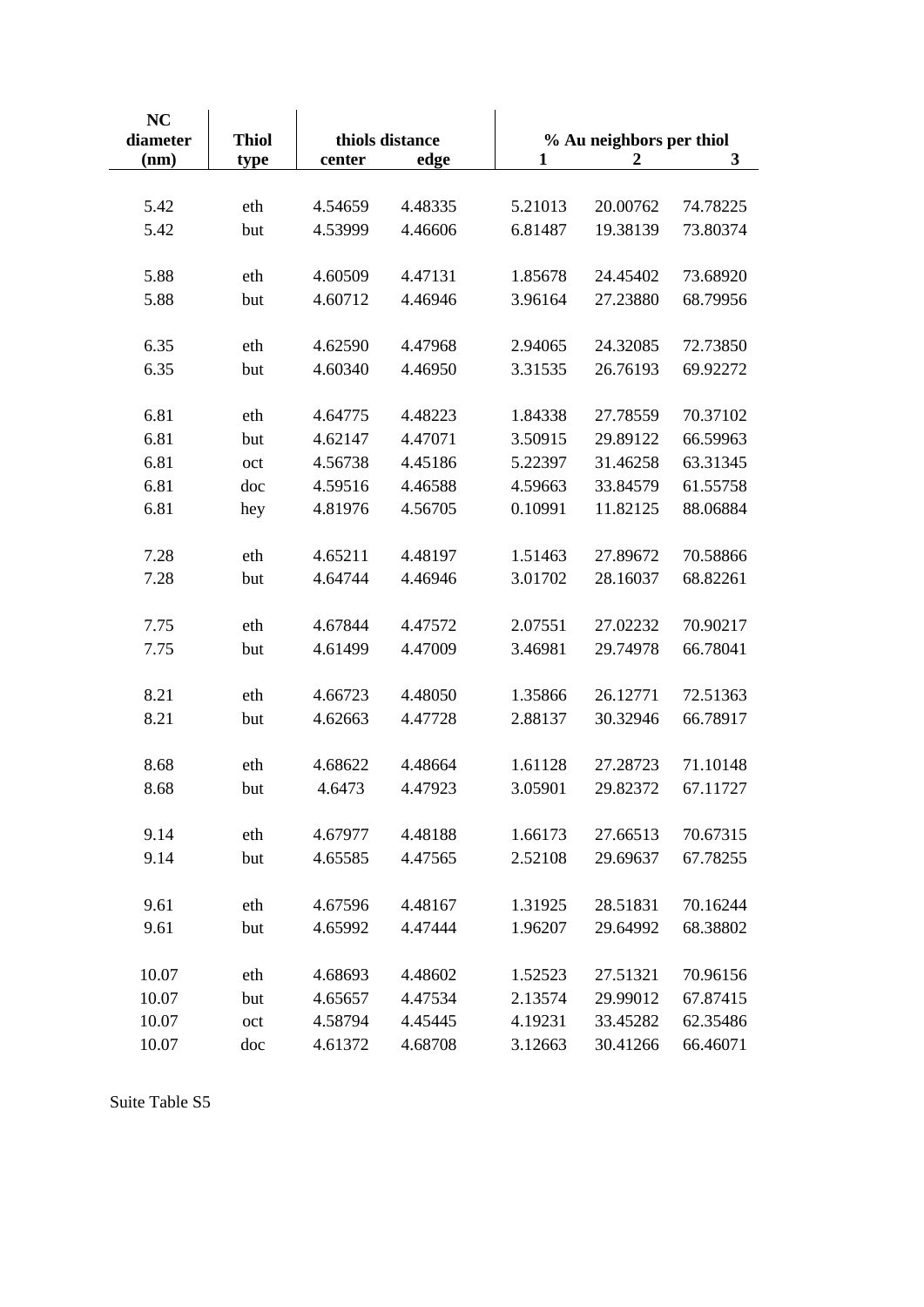Table S6. Influence of the SH-Au and SH-SH interactions. In the first column, we give the factor with which  $\varepsilon_{Au,SH}$  is multiplied. Here we show the results for 7 nm NC coated with butanethiol.

|                                  |                                     |        | adsorbed thiols |       |       | void ratio |       |  |
|----------------------------------|-------------------------------------|--------|-----------------|-------|-------|------------|-------|--|
| Factor for $\varepsilon_{Au,SH}$ | $\sigma_{\text{SH,SH}}[\text{\AA}]$ | total  | center          | edge  | total | center     | edge  |  |
|                                  |                                     |        |                 |       |       |            |       |  |
| 1/100                            | 4.45                                | 125.4  | 068.0           | 057.4 | 31.29 | 35.64      | 26.19 |  |
| 1/10                             | 4.45                                | 356.4  | 188.7           | 167.8 | 11.0  | 12.83      | 8.95  |  |
| 1/5                              | 4.45                                | 611.5  | 319.1           | 292.4 | 6.41  | 7.59       | 5.13  |  |
| 1/2                              | 4.45                                | 816.0  | 419.0           | 397.0 | 4.80  | 5.78       | 3.78  |  |
| 1/1.5                            | 4.45                                | 842.0  | 403.0           | 439.0 | 4.66  | 6.00       | 3.42  |  |
| 1                                | 4.45                                | 877.0  | 409.0           | 468.0 | 4.47  | 5.92       | 3.21  |  |
| 1.5                              | 4.45                                | 907.0  | 418.0           | 489.0 | 4.32  | 5.79       | 3.07  |  |
| $\overline{2}$                   | 4.45                                | 921.0  | 427.0           | 494.0 | 4.26  | 5.67       | 3.04  |  |
| 5                                | 4.45                                | 991.7  | 467.9           | 523.8 | 3.95  | 5.17       | 2.86  |  |
| 10                               | 4.45                                | 1000.0 | 488.0           | 512.0 | 3.92  | 4.96       | 2.93  |  |
| 100                              | 4.45                                | 989.3  | 588.0           | 401.3 | 3.96  | 4.12       | 3.74  |  |
| 1                                | 4.97                                | 710.2  | 424.3           | 285.8 | 5.52  | 5.70       | 5.25  |  |
| 5                                | 4.97                                | 798.5  | 367.0           | 431.5 | 4.91  | 6.59       | 3.48  |  |

First table: number of adsorbed thiols and ratios between the numbers of adsorption sites and adsorbed thiols. Are shown here the results for the total surface and both the center and edge surfaces of the NC facets.

Second table: percentage of SAMs with more than 10 and 3 members for the total surface and both the center and edge surfaces of the NC facets, and percentage of zigzag SAM formation.

|                                                    |                                     | $\%$ SAM $>10$ | $\%$ SAM $>$ 3 members | % zigzag SAM |      |      |
|----------------------------------------------------|-------------------------------------|----------------|------------------------|--------------|------|------|
| <b>Factor for <math>\varepsilon_{Au,SH}</math></b> | $\sigma_{\text{SH,SH}}[\text{\AA}]$ | members        | total                  | center       | edge |      |
|                                                    |                                     |                |                        |              |      |      |
| 1/100                                              | 4.45                                | 00.0           | 07.4                   | 11.4         | 05.8 | 00.1 |
| 1/10                                               | 4.45                                | 00.1           | 32.2                   | 43.2         | 27.0 | 01.6 |
| 1/5                                                | 4.45                                | 26.7           | 68.2                   | 78.9         | 58.5 | 11.5 |
| 1/2                                                | 4.45                                | 65.1           | 80.8                   | 90.5         | 70.5 | 43.6 |
| 1/1.5                                              | 4.45                                | 60.7           | 75.8                   | 91.3         | 61.5 | 76.5 |
| $\mathbf{1}$                                       | 4.45                                | 42.5           | 70.9                   | 87.3         | 56.6 | 81.2 |
| 1.5                                                | 4.45                                | 24.9           | 63.4                   | 77.8         | 51.1 | 85.9 |
| $\overline{2}$                                     | 4.45                                | 18.7           | 65.0                   | 78.5         | 53.4 | 87.4 |
| 5                                                  | 4.45                                | 06.9           | 57.7                   | 76.3         | 41.1 | 48.9 |
| 10                                                 | 4.45                                | 04.3           | 55.4                   | 74.2         | 37.5 | 39.4 |
| 100                                                | 4.45                                | 00.5           | 45.5                   | 53.3         | 34.2 | 19.2 |
| 1                                                  | 4.97                                | 94.3           | 97.4                   | 99.9         | 93.9 | 05.2 |
| 5                                                  | 4.97                                | 14.8           | 50.8                   | 66.6         | 37.2 | 74.0 |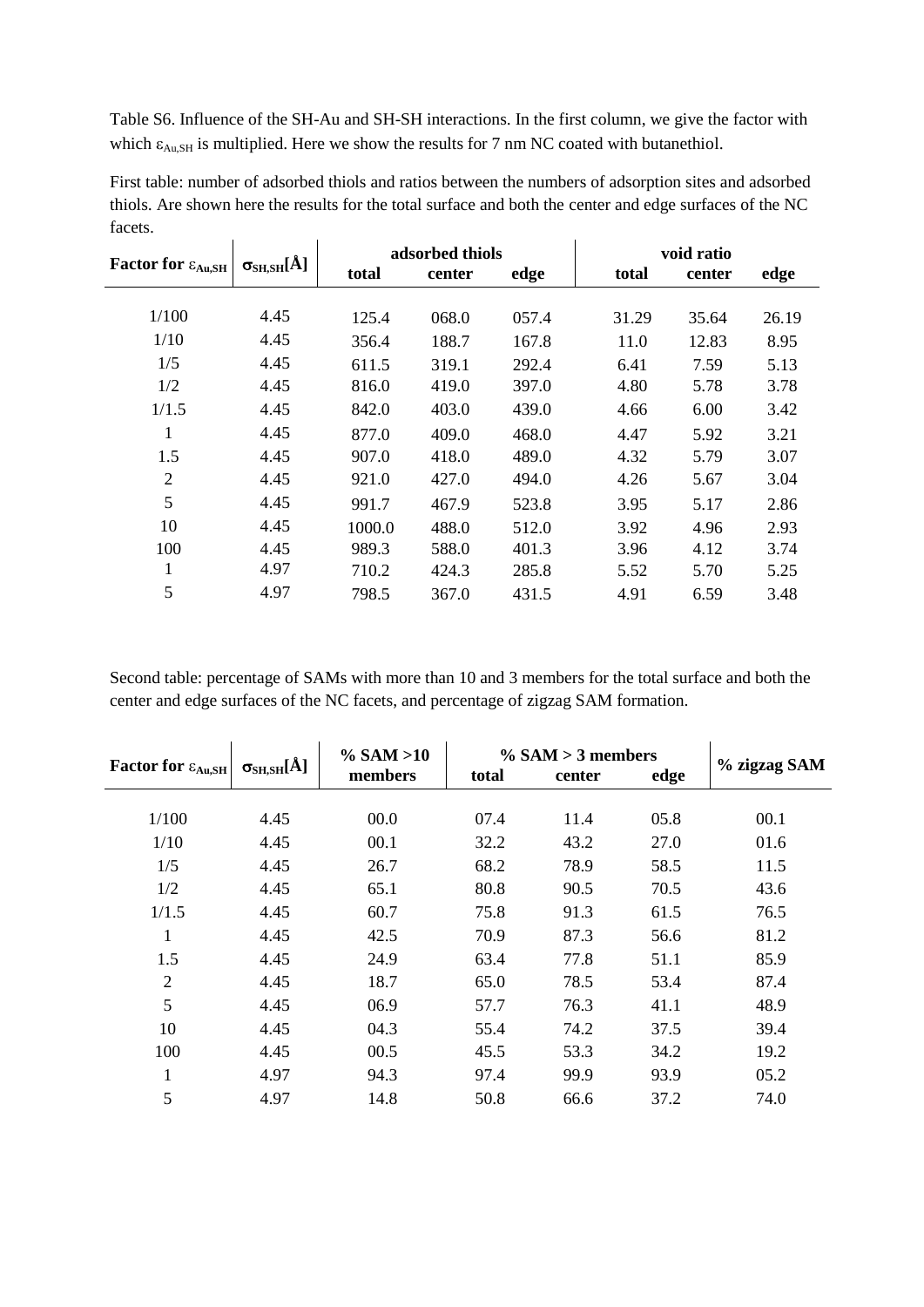|                                                    |                                     | thiols distance |      | % Au neighbors per thiol |      |      |  |
|----------------------------------------------------|-------------------------------------|-----------------|------|--------------------------|------|------|--|
| <b>Factor for <math>\varepsilon_{Au,SH}</math></b> | $\sigma_{\text{SH,SH}}[\text{\AA}]$ | center          | edge | 1                        | 2    | 3    |  |
| 1/100                                              | 4.45                                | 4.91            | 0.00 | 41.5                     | 26.5 | 31.3 |  |
| 1/10                                               | 4.45                                | 4.88            | 4.87 | 29.9                     | 35.2 | 34.9 |  |
| 1/5                                                | 4.45                                | 4.85            | 4.81 | 14.3                     | 35.6 | 50.1 |  |
| 1/2                                                | 4.45                                | 4.75            | 4.64 | 6.60                     | 35.4 | 58.0 |  |
| 1/1.5                                              | 4.45                                | 4.72            | 4.56 | 3.20                     | 32.8 | 64.0 |  |
| $\mathbf{1}$                                       | 4.45                                | 4.62            | 4.47 | 3.00                     | 30.6 | 66.5 |  |
| 1.5                                                | 4.45                                | 4.51            | 4.40 | 3.30                     | 24.8 | 71.9 |  |
| $\overline{2}$                                     | 4.45                                | 4.47            | 4.39 | 2.80                     | 23.6 | 73.6 |  |
| 5                                                  | 4.45                                | 4.33            | 4.14 | 1.00                     | 20.1 | 78.9 |  |
| 10                                                 | 4.45                                | 4.27            | 4.04 | 0.40                     | 15.2 | 84.4 |  |
| 100                                                | 4.45                                | 3.90            | 3.69 | 0.30                     | 01.5 | 98.2 |  |
| 1                                                  | 4.97                                | 4.99            | 4.85 | 0.70                     | 06.2 | 93.1 |  |
| 5                                                  | 4.97                                | 4.62            | 4.47 | 1.30                     | 09.0 | 89.6 |  |

Third table: Average distance between the SH groups on the center and edge of the NC facets and frequencies of thiol head groups in contact with 1, 2 and 3 gold atoms.

Table S7. Influence of the temperature. Here we show the results for 7 nm NC coated with butanethiol.

First table: number of adsorbed thiols and ratios between the numbers of adsorption sites and adsorbed thiols. Are shown here the results for the total surface and both the center and edge surfaces of the NC facets.

| <b>Temperature</b> | adsorbed thiols |        |      |       | void ratio |      |  |  |
|--------------------|-----------------|--------|------|-------|------------|------|--|--|
|                    | total           | center | edge | total | center     | edge |  |  |
|                    |                 |        |      |       |            |      |  |  |
| 50 K               | 490             | 272    | 218  | 8     | 8.9        | 6.88 |  |  |
| 100K               | 675             | 357    | 318  | 5.81  | 6.78       | 4.72 |  |  |
| 150K               | 868             | 394    | 474  | 4.52  | 6.14       | 3.16 |  |  |
| 200 K              | 897             | 415    | 482  | 4.37  | 5.83       | 3.11 |  |  |
| 250 K              | 889             | 421    | 468  | 4.41  | 5.75       | 3.21 |  |  |
| 300 K              | 884             | 412    | 472  | 4.43  | 5.87       | 3.18 |  |  |
| 350 K              | 863             | 400    | 463  | 4.54  | 6.05       | 3.24 |  |  |
| 400K               | 854             | 397    | 457  | 4.59  | 6.1        | 3.28 |  |  |
| 450 K              | 840             | 395    | 445  | 4.67  | 6.13       | 3.37 |  |  |
| 500 K              | 826             | 405    | 421  | 4.75  | 5.98       | 3.56 |  |  |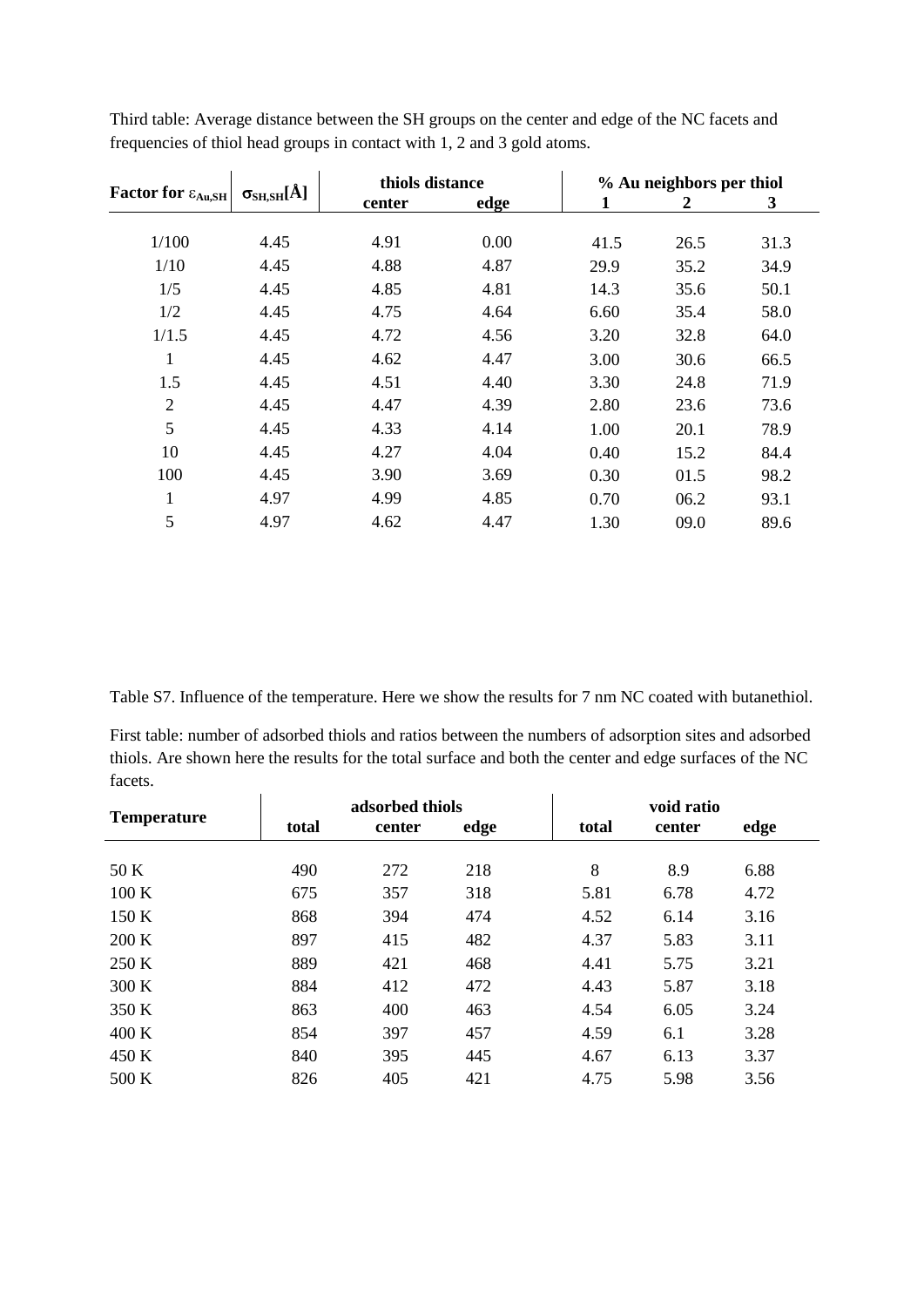| <b>Temperature</b> | $\%$ SAM $>10$ |       | $\%$ SAM $>$ 3 members | % zigzag SAM |      |
|--------------------|----------------|-------|------------------------|--------------|------|
|                    | members        | total | center                 | edge         |      |
|                    |                |       |                        |              |      |
| 50 K               | 4.9            | 47.1  | 59.6                   | 31.7         | 23.9 |
| 100K               | 19             | 58.4  | 73.9                   | 40.9         | 57.2 |
| 150K               | 15.4           | 56.3  | 69.8                   | 45.1         | 86.9 |
| 200 K              | 31             | 64.4  | 79                     | 51.9         | 87.3 |
| 250 K              | 35.1           | 70.9  | 84.3                   | 58.8         | 84   |
| 300K               | 41.9           | 70    | 86.4                   | 55.7         | 83.9 |
| 350 K              | 50.9           | 70.9  | 88                     | 56.2         | 81.9 |
| 400K               | 56.8           | 73.7  | 88.2                   | 61.1         | 80.1 |
| 450 K              | 51.5           | 73.5  | 89.1                   | 59.6         | 81.6 |
| 500 K              | 51             | 75.2  | 89.1                   | 61.8         | 67.2 |

Second table: percentage of SAMs with more than 10 and 3 members for the total surface and both the center and edge surfaces of the NC facets, and percentage of zigzag SAM formation.

Third table: Average distance between the SH groups on the center and edge of the NC facets and frequencies of thiol head groups in contact with 1, 2 and 3 gold atoms.

|                    | thiols distance |      |     | % Au neighbors per thiol |      |  |
|--------------------|-----------------|------|-----|--------------------------|------|--|
| <b>Temperature</b> | center          | edge | 1   | 2                        | 3    |  |
|                    |                 |      |     |                          |      |  |
| 50 K               | 4.77            | 4.01 | 0.4 | 1.8                      | 97.8 |  |
| 100K               | 4.7             | 4.25 | 0.1 | 6.8                      | 93   |  |
| 150 K              | 4.53            | 4.42 | 3.5 | 18.8                     | 77.8 |  |
| 200 K              | 4.55            | 4.43 | 4.1 | 25.8                     | 70.1 |  |
| 250 K              | 4.58            | 4.46 | 3.7 | 29.2                     | 67   |  |
| 300 K              | 4.61            | 4.47 | 4.1 | 30.2                     | 65.7 |  |
| 350 K              | 4.65            | 4.48 | 3   | 29                       | 68   |  |
| 400 K              | 4.67            | 4.51 | 2.8 | 30.7                     | 66.5 |  |
| 450 K              | 4.69            | 4.53 | 2.5 | 31.9                     | 65.6 |  |
| 500 K              | 4.7             | 4.55 | 2.1 | 29.4                     | 68.5 |  |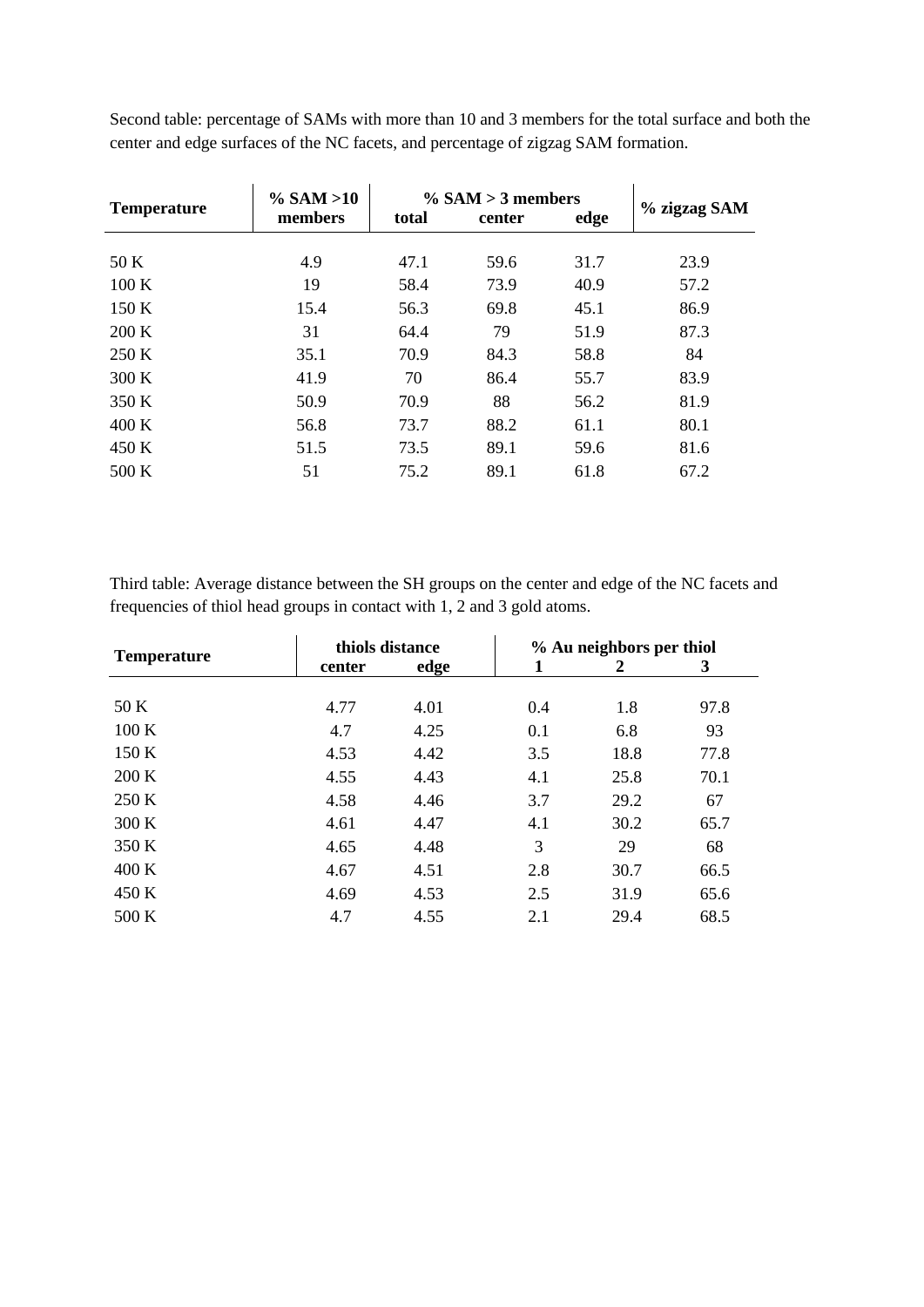

Figure S1. Evolution of the potential total energy with simulation steps for 4.7 nm NCs coated with butane and hexadecane thiol. The corresponding structures obtained by Gromacs are shown on the right.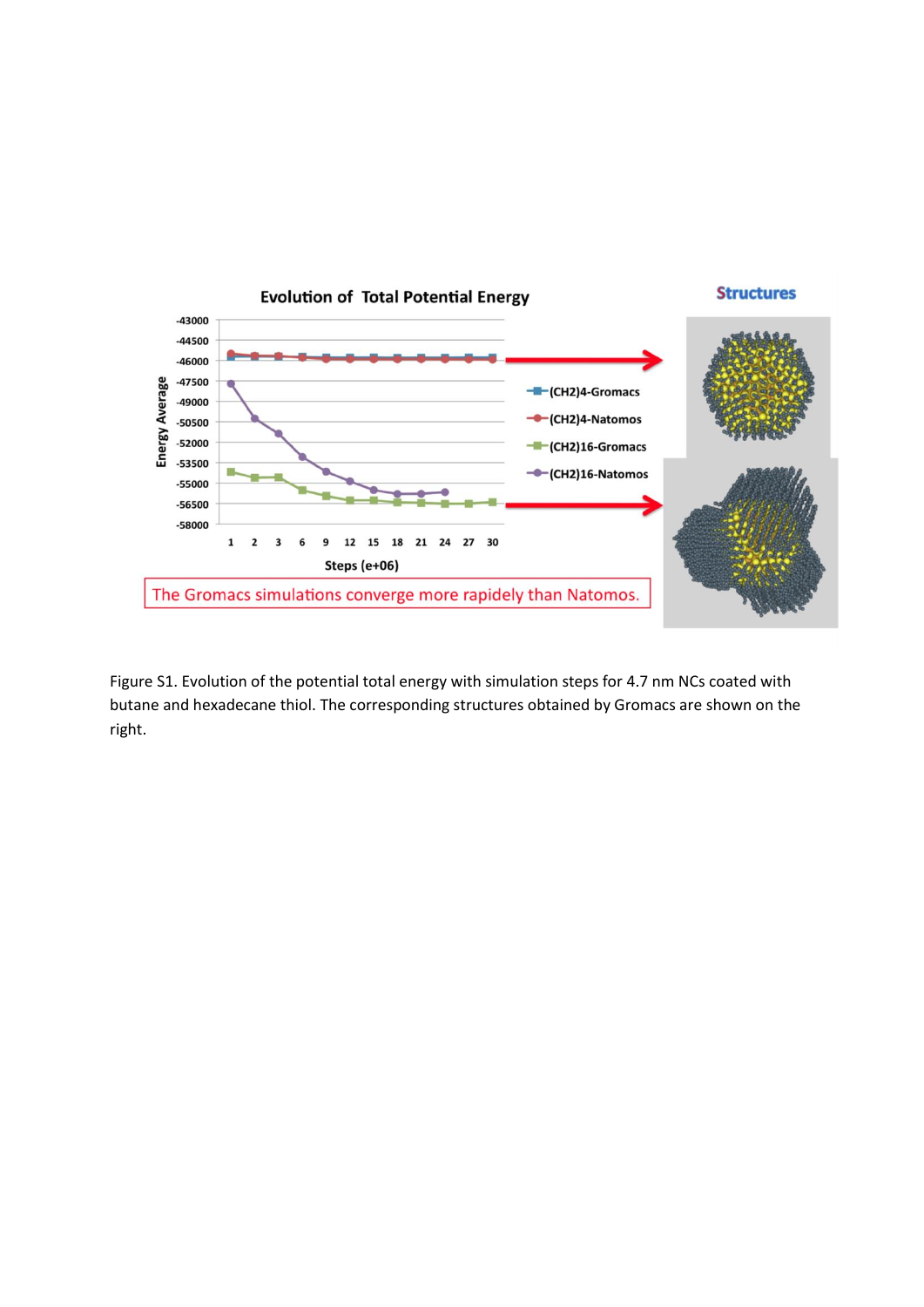

Figure S2. Ratio of the numbers of adsorbed thiols and gold atoms on the NC surface. Our results are compared to those obtained in Refs.(17,24).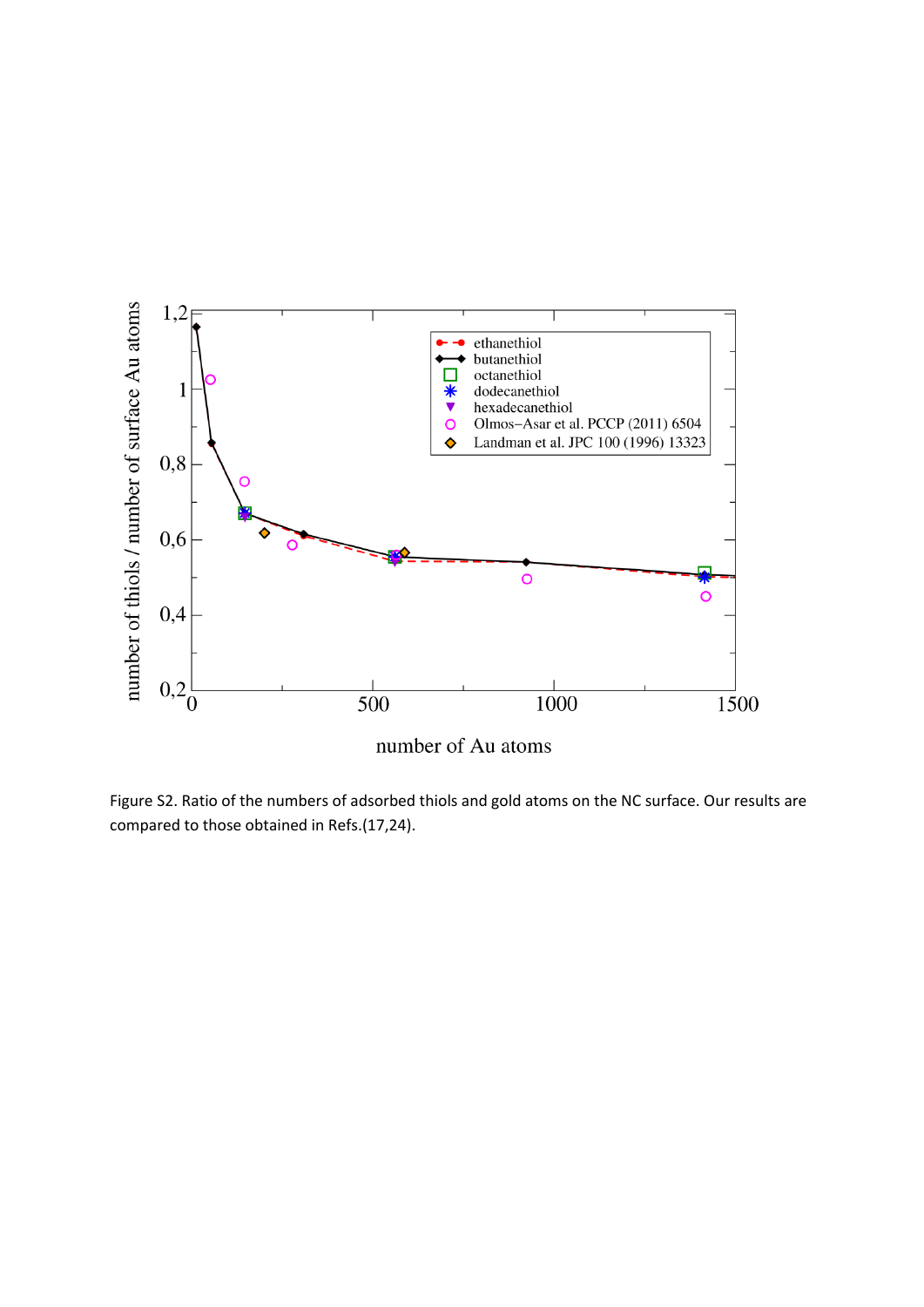

Figure S3. The mass percentage of the organic ligand with respect to the total mass of dodecanethiol coated NCs obtained by simulations and experiments (exp). A spline fit connects the theoretical data. The experimental data are taken from table 1 in Ref. 14 where the radius is obtained either by HRTEM or from SAXS using Porod plot.